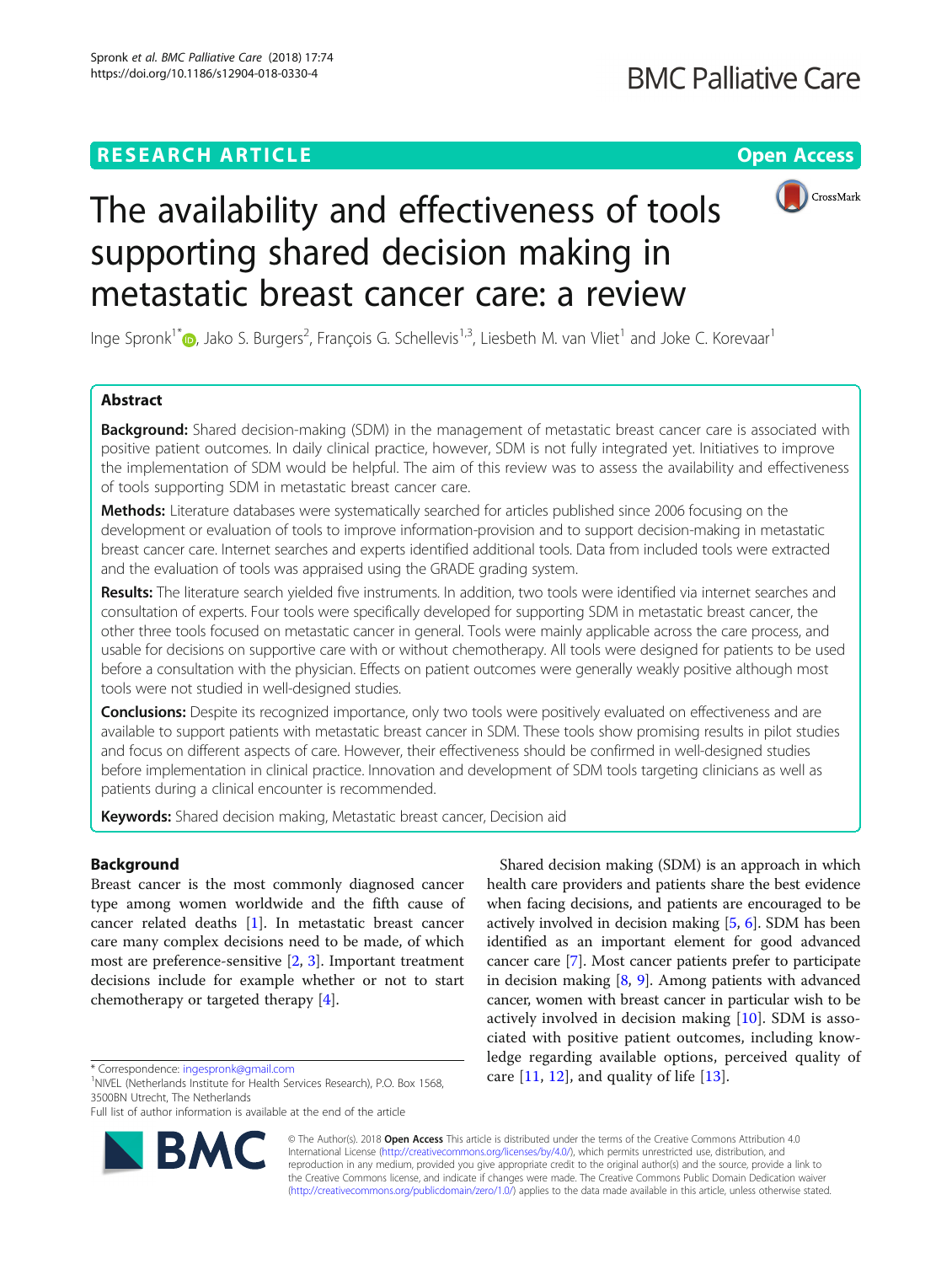The use of tools might support active participation of patients in decision-making. Examples of such instruments are 1) decision aids (DAs) which are designed to be used by patients before doctor visits to prepare for decision making [\[14](#page-7-0)–[16](#page-7-0)], and 2) tools to be used by both health care providers and patients during clinical encounters [[17](#page-7-0), [18](#page-7-0)]. DAs are developed to support patients in decision making by providing an overview of the available (treatment) options and their associated outcomes [[15](#page-7-0), [19\]](#page-7-0). There are many types of DAs, such as video or audiotapes, patient letters, computer programs, leaflets, and interactive media [[12](#page-7-0)].

The tools designed to be used during consultation with a health care provider have been developed to facilitate a conversation between health care providers and patients about the relevant (treatment) options. In general, these tools are brief and present a summary of available options. Examples are decision boards, bar charts, option grids and consult decision aids [\[17,](#page-7-0) [18](#page-7-0), [20](#page-7-0)–[22](#page-7-0)].

The aims of this study were 1) to make an inventory of instruments and tools, including DAs and tools used during clinical encounters, that are currently available for supporting SDM in metastatic breast cancer care and 2) to evaluate the effectiveness of these tools based on published studies.

## Methods

Three strategies were used to identify tools for supporting SDM in metastatic breast cancer. First, a systematic search of relevant databases was undertaken, secondly an internet search was conducted and lastly experts who appeared in the searches were contacted.

#### Systematic search

## Search strategy

A systematic literature search was conducted in Cinahl, Medline, PsychInfo and Pubmed to identify relevant articles published between 1 January 2006 and 18 January 2017. This time frame was chosen as we were looking for tools that are still clinical relevant and up-to-date. If there were instruments developed before 2006 that are still relevant, we would have find them in either later publications, via our internet search, or via the experts that we have approached. The search strategy was developed in collaboration with an experienced librarian and checked by an expert in the field. It combined terms covering the areas of breast cancer (breast cancer; breast carcinoma; breast neoplasms), advanced cancer (advanced cancer, metastatic cancer, palliative care), decision making (decision making, decision support, decision aid, shared decision) (Appendix 1). Hand-searching of reference lists of included articles was conducted to identify additional studies.

#### Study selection

The search was performed by one reviewer (IS), and after removal of duplicates, irrelevant articles were eliminated on the basis of title and abstract. Ten percent was independently evaluated by two reviewers (IS and JK). There was no disagreement between the reviewers on inclusion. Therefore, the remaining abstracts were evaluated by one reviewer (IS). Screening of full text of relevant articles was independently performed by two reviewers (IS and JK). Disagreements were resolved by discussion with a third reviewer (FS).

#### Inclusion criteria

Research articles and (systematic) reviews on studies conducted in advanced breast cancer patients, written in any language and published in a peer-reviewed journal were included for review. Studies needed to focus on the development and/or evaluation of an initiative or tool that focused on i) information provision about decisions, ii) decision making process, or iii) eliciting treatment preferences in metastatic breast cancer care. Outcomes included in the studies had to be any i) patient-reported outcome, or ii) health outcome.

## Data extraction

Characteristics of tools (name, country, description, target population, type of tool, decision on which tool focusses), study characteristics (first author, year of publication, study size, patients characteristics, study design, outcome measures) and patient-reported and health outcomes were independently extracted by two reviewers (IS and JK).

#### Study quality

Quality of the studies evaluating the tools was independently assessed by two reviewers (IS and JK) using the Grading of Recommendations Assessment, Development and Evaluation (GRADE) methodology [\[23](#page-7-0)]. This methodology classifies evidence into four levels of quality (high to very low). First the studies were classified based on their design, with high quality for randomized control trials and low quality for observational studies. These initial grades can be downgraded or upgraded after assessment of their weaknesses and strengths. The five downgrading criteria are risk of bias, indirectness of evidence, inconsistency of results imprecision of results, and publication bias. The three upgrading criteria are large magnitude of effect, dose-response, and opposing residual confounding or bias. Based on the up- and downgrading criteria, the final evidence grade was determined [\[23\]](#page-7-0).

## Internet search and consultation of experts

An internet search was performed and experts were approached to complement the systematic literature search using the same inclusion criteria. Google searches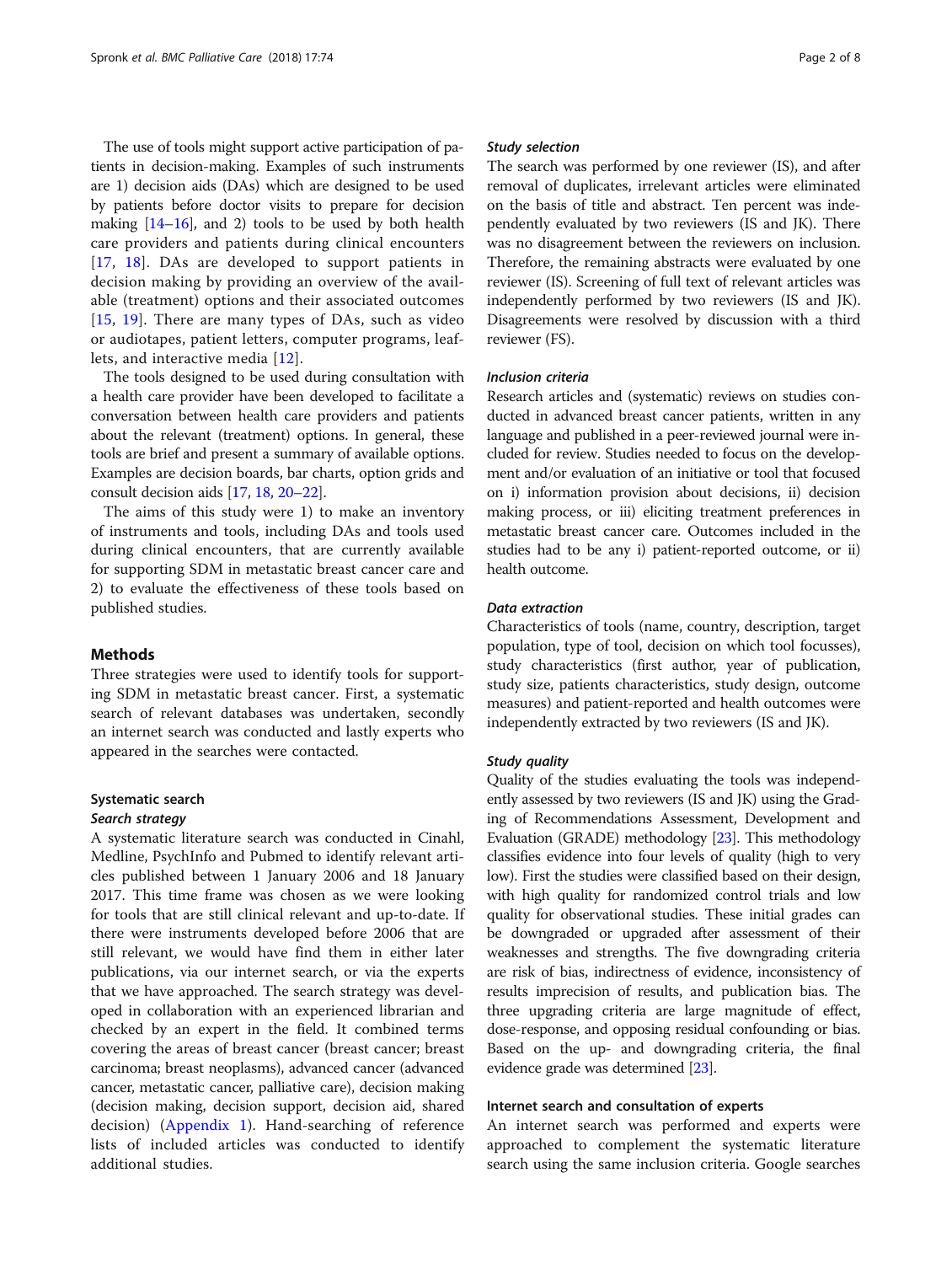covering the areas metastatic breast cancer (advanced breast cancer, metastatic breast cancer, palliative breast cancer care) and decision making (decision making, decision support, decision aid, shared decision) were carried out and websites presenting an overview of decision aids were studied [\(http://www.med-decs.org/,](http://www.med-decs.org/) [https://](https://decisionaid.ohri.ca/) [decisionaid.ohri.ca/\)](https://decisionaid.ohri.ca/). National and international experts who appeared in the systematic literature and internet searches were approached via email and asked whether they were aware of tools, instruments or initiatives supporting SDM in metastatic breast cancer care. From the tools identified by internet searches and experts the same characteristics were extracted as from those identified by the systematic literature search.

## Results

The initial literature search resulted in 687 potentially relevant articles. After removal of duplicates and elimination of non-eligible papers based on title and abstract, 13 full-text articles were considered, of which seven were included for review (Fig. 1). The seven articles described five different tools. In addition, the internet search revealed two relevant tools. All 17 experts approached responded and identified one additional relevant tool (Table [1\)](#page-3-0).

In total, seven tools were identified (Table [1](#page-3-0)). Three were developed in the USA, three in the Netherlands and one in Canada and Australia. Four tools were specifically designed for metastatic breast cancer, the others for metastatic cancer patients in general. Three tools focused on the decision on whether or not to start chemotherapy [[24](#page-7-0)–[27\]](#page-7-0). The other four focused on all possible decisions during the entire metastatic breast cancer care trajectory. All tools were developed for patients to be used before consultation with their health care provider. Only one tool [[28](#page-7-0)] provided a summary report to the health care provider which could be discussed during a consultation.

The content of five out of seven tools was evaluated in published studies (Table [2\)](#page-4-0). Of four of these, the effectiveness was studied as well. CONNECT, the communication aid from Meropol et al. was tested in a randomized clinical trial [[28](#page-7-0)]. Outcome measures included consultation content, treatment outcome expectations, decisional conflict, patient satisfaction with the content and format of the communication, and satisfaction with the survey and/or communication skills training. CONNECT made it easier for patients to make treatment decisions ( $P = 0.003$ ) and patients were more satisfied with their decision  $(P < 0.001)$ , with physician communication  $(P = 0.026)$ , with discussion regarding support services  $(P = 0.029)$  and quality of life concerns ( $P = 0.042$ ), but not with discussion of diagnosis/ prognosis, treatment options, or support/community services. The DA of Oostendorp et al., [\[25](#page-7-0), [26,](#page-7-0) [29\]](#page-7-0) was

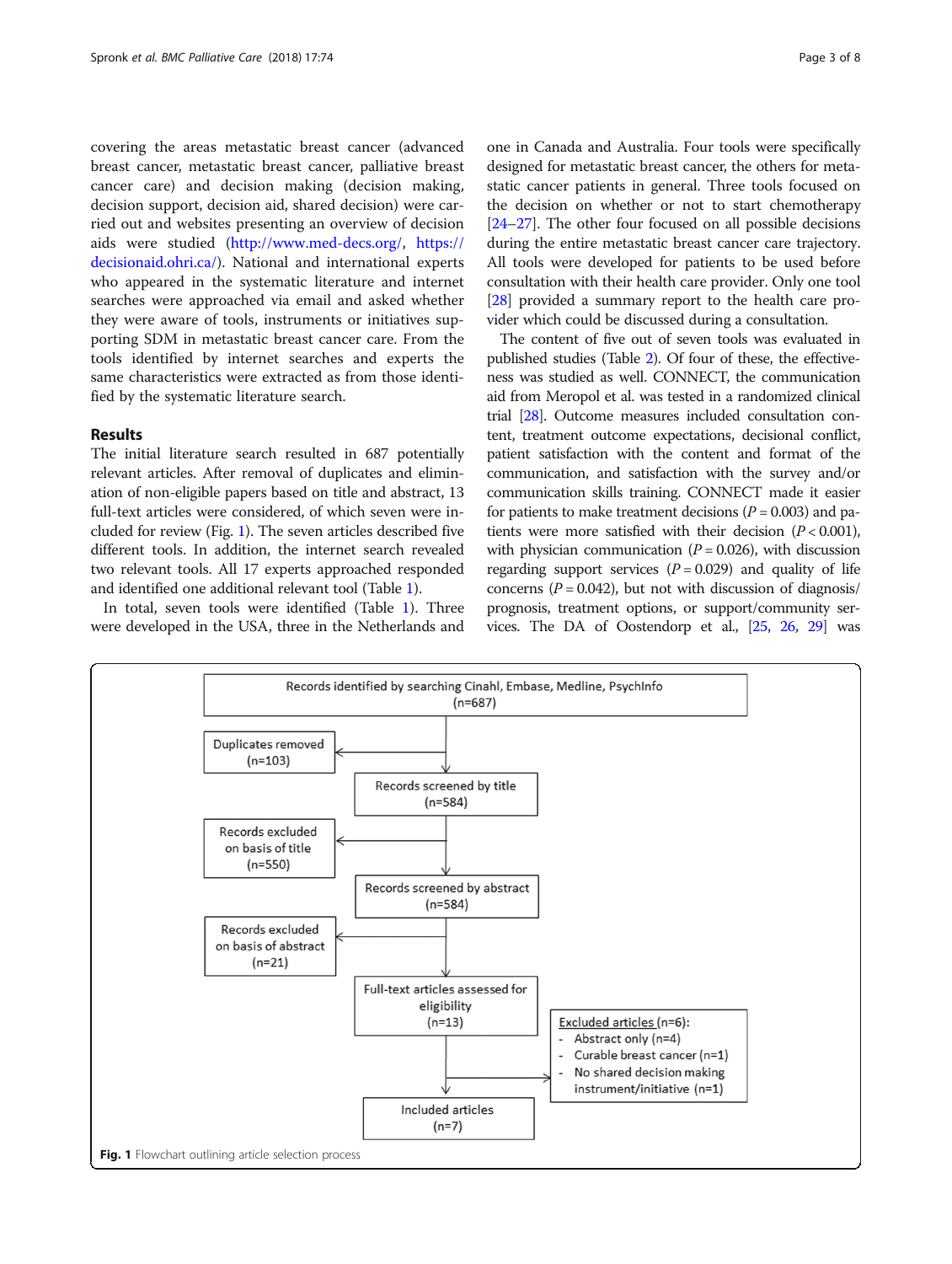<span id="page-3-0"></span>Table 1 Overview of tools for shared decision making in metastatic breast cancer

| Name tool/short description                                              | Country              | Source <sup>a</sup> | Specific for metastatic<br>breast cancer | Description of tool                                                                                                                                                                                                                                                                 |  |
|--------------------------------------------------------------------------|----------------------|---------------------|------------------------------------------|-------------------------------------------------------------------------------------------------------------------------------------------------------------------------------------------------------------------------------------------------------------------------------------|--|
| CONNECT                                                                  | <b>USA</b>           | S                   | No                                       | A communication aid that assesses patient preferences<br>and values, and includes communication skills training,<br>plus summary report to the physician.                                                                                                                           |  |
| Decision aid on first, second,<br>third and fourth line<br>chemotherapy  | <b>USA</b>           | S                   | No                                       | State-of-the-art tables with information for patients<br>with advanced breast, lung, colon, and hormone-<br>refractory prostate cancers                                                                                                                                             |  |
| Decision aid on first-line<br>chemotherapy                               | Australia and Canada | E, S                | Yes                                      | A DA presenting options of supportive care, with or<br>without chemotherapy. Potential benefits and side<br>effects of different chemotherapy regimens, and<br>evidence-based prognostic estimates are described,<br>and a values clarification exercise is included.               |  |
| Decision aid on second-line<br>chemotherapy                              | The Netherlands      | E, I, S             | Yes                                      | A DA describing the adverse events, response of the<br>cancer and survival of supportive care with or<br>without second-line palliative chemotherapy.                                                                                                                               |  |
| Decision aid 'metastatic<br>breast cancer'                               | The Netherlands      |                     | Yes                                      | A booklet presenting information on therapies and<br>supportive treatment in metastatic breast cancer. It<br>provides information on what characteristics define<br>how metastatic breast cancer can be treated and<br>shows other patients arguments for and against<br>treatment. |  |
| Consultation quide                                                       | The Netherlands      | E                   | No                                       | A booklet with sample questions and an instrument<br>for value clarification.                                                                                                                                                                                                       |  |
| Living with Metastatic<br>Breast Cancer: Making<br>the Journey Your Own. | <b>USA</b>           | S                   | Yes                                      | A thirty-minute video/DVD and accompanying booklet<br>depicting the experiences of 4 women living with<br>metastatic breast cancer.                                                                                                                                                 |  |

Note. <sup>a</sup>Source: S systematic search, E experts, *I* internet search DA decision aid

evaluated in a randomized clinical trial. Primary outcome measures included several measurements on patient's wellbeing on which the DA had no statistically significant effect. The DA was associated with stronger treatments preferences of patients ( $P = 0.030$ ) and with increased subjective knowledge ( $P = 0.022$ ), but not with any of the other secondary outcomes measures. The two other tools [\[27,](#page-7-0) [30](#page-7-0)] were tested in pilot studies without control groups. The DA of Smith et al. [\[27\]](#page-7-0) assessed whether patients choose to use the DA, investigated the knowledge of patients about the disease and treatment and examined whether the information of the DA was helpful and if the patient wanted to share the information with the physician. All except one patient used the DA and knowledge about the cure of advanced cancer improved after using the DA  $(P = 0.15)$ . Most patients found the information helpful and almost all patients wanted to share information with their physician after use of these DAs, which might result in SDM. The study on the DA developed by Sepucha et al. [\[30\]](#page-7-0) evaluated acceptability of the DA and its impact on decisions. The DA was rated acceptable, did not increase distress  $(P = 0.34)$  and the treatment goal was most often to lengthen life. Most patients (88%) wanted to be involved in shared decision making, however, only 41% found that decision making was shared and 38% achieved their desired level of participation in decision making. The content of the tool and attitudes towards

the tool developed by Chiew et al. was evaluated by both patients and medical oncologists [\[24](#page-7-0)]. The patients concluded that the DA was acceptable and helpful and the majority recommend the use of this DA to others. Also the oncologists were positive about the DA and found the DA appropriate for all or most patients.

The quality of five evaluation studies could be assessed. According to the GRADE approach, the quality of the studies ranged between moderate and very low (Table [2\)](#page-4-0). All studies had noteworthy shortcomings, mainly because of the study design. Two had a randomized design and the others were observational studies [\[24,](#page-7-0) [27](#page-7-0), [30](#page-7-0)]. The quality of the three observational studies was downgraded to 'very low' due to small samples sizes, unclear descriptions of inclusion criteria and lack of information on loss to followup. The quality of the studies with a randomised design was downgraded as well [\[28](#page-7-0), [29\]](#page-7-0). Both studies had a high drop-out rate. And one defined no primary outcome and presented selective results as two of the intervention arms were combined to obtain significant results.

#### Discussion

This review identified seven tools to support SDM in metastatic breast cancer care. All were designed to be used independently by patients before consulting a physician. None was developed to be used by both a health care provider and patient during a clinical encounter, although one tool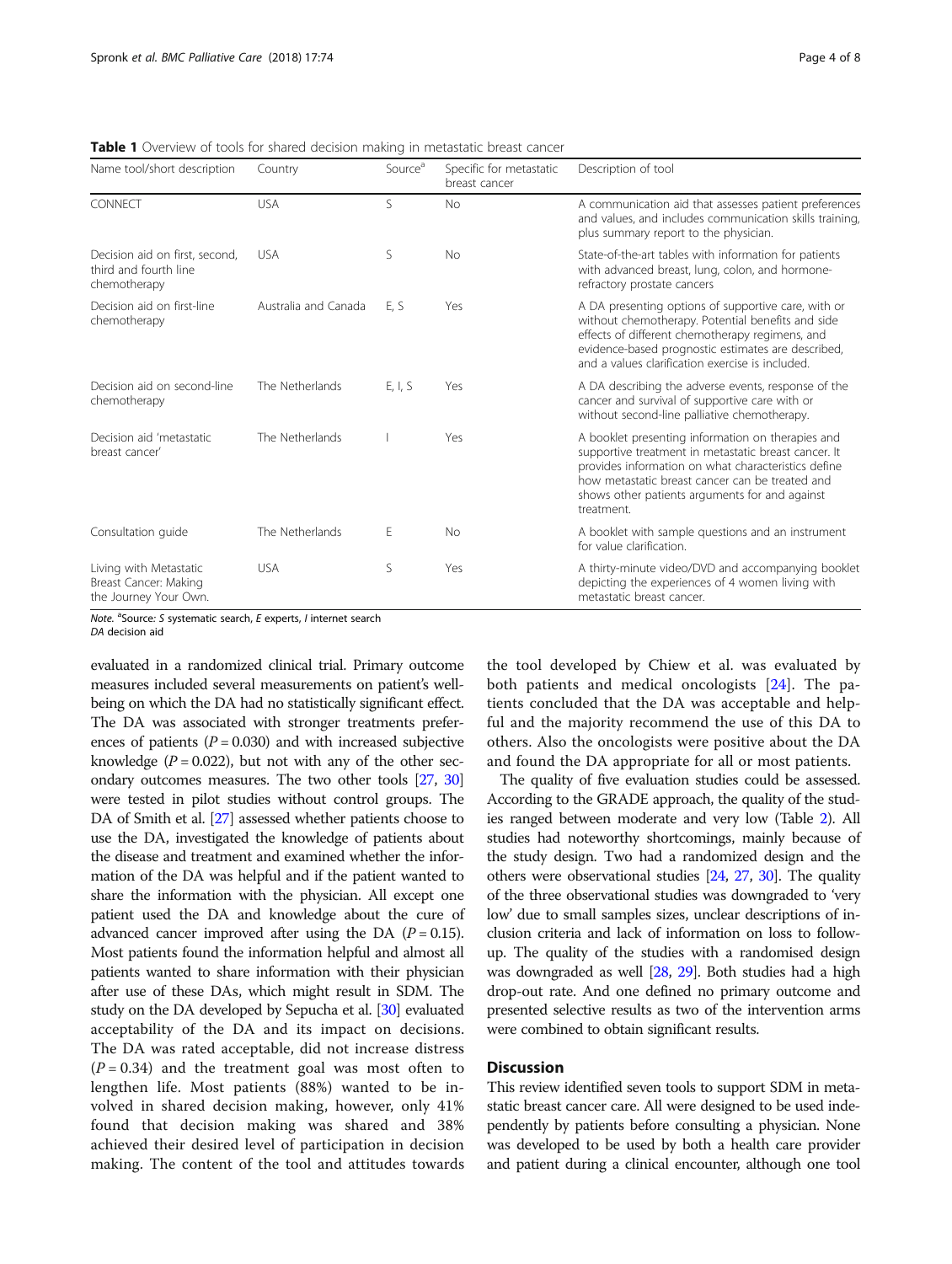<span id="page-4-0"></span>Table 2 Evaluated tools

| <b>TADIE Z</b> LVAIUALEU LUUIS<br>Name tool/                               | First author      | Study population <sup>a</sup>                                                                                          | Design                                      | Decision aid outcome                                                                                                                                                                                                                                                                                                                                                                    | Outcome                                                                                                                                                                                                                                                                                                                                                                                                                                                                                                                                                 | <b>GRADE</b> |
|----------------------------------------------------------------------------|-------------------|------------------------------------------------------------------------------------------------------------------------|---------------------------------------------|-----------------------------------------------------------------------------------------------------------------------------------------------------------------------------------------------------------------------------------------------------------------------------------------------------------------------------------------------------------------------------------------|---------------------------------------------------------------------------------------------------------------------------------------------------------------------------------------------------------------------------------------------------------------------------------------------------------------------------------------------------------------------------------------------------------------------------------------------------------------------------------------------------------------------------------------------------------|--------------|
| short<br>description                                                       | (year)            |                                                                                                                        |                                             | measures                                                                                                                                                                                                                                                                                                                                                                                |                                                                                                                                                                                                                                                                                                                                                                                                                                                                                                                                                         |              |
| <b>CONNECT</b>                                                             | Meropol<br>(2013) | Metastatic cancer<br>patients,<br>$n = 629$ (F:48%),<br>mean age: 59<br>year                                           | Randomized<br>clinical trial<br>with 3 arms | Consultation content,<br>treatment outcome<br>expectations, decisional<br>conflict, patient<br>satisfaction with the<br>content and format of<br>the communication,<br>and satisfaction with<br>the survey and/or<br>communication skills<br>training                                                                                                                                   | • Treatment decisions were<br>easier to reach ( $P = 0.003$ )<br>• Patients were more satisfied<br>with decisions ( $P < 0.001$ )<br>• Patients were more satisfied<br>with physician communication<br>$(P = 0.026)$<br>• Patients were more satisfied<br>with discussion regarding<br>support services ( $P = 0.029$ )<br>and quality of life concerns<br>$(P = 0.042)$<br>• No statistically significant<br>differences in satisfaction<br>regarding discussion of<br>diagnosis/prognosis, treatment<br>options, or support/community<br>services.    | Low          |
| Decision aid<br>on first, second,<br>third and fourth<br>line chemotherapy | Smith<br>(2011)   | Patients with<br>metastatic<br>breast, colorectal<br>or lung cancer,<br>$n = 27$ (F:56%),<br>mean age: 63<br>year      | Pilot pretest,<br>posttest<br>study         | Number of patients who<br>opt for full disclosure<br>once they viewed the DA<br>The amount of information<br>patients have about cure,<br>response rates, and<br>symptom control; the<br>impact of truthful<br>information on hope.<br>whether the information<br>was deemed helpful to<br>the patient; and whether<br>the patient want to share<br>the information with a<br>physician | • 96% of the patients chose to<br>complete the DA<br>• The proportion of patients<br>who thought that advanced<br>cancer could be cured reduced<br>from 52 to 31% ( $P = 0.15$ )<br>• 87% of the patients<br>overestimated the effect of<br>palliative chemotherapy<br>• No distress was noted and<br>hope did not change<br>• 74% found the information<br>helpful<br>• 93% wanted to share the<br>information with their family<br>and physician                                                                                                      | Very low     |
| Decision aid<br>on first-line<br>chemotherapy                              | Chiew<br>(2008)   | Metastatic breast<br>cancer patients,<br>$n = 17$ (F:100%),<br>median age: 58<br>year<br>Medical oncologists,<br>$n=7$ | Pilot<br>observational<br>study             | Patients' attitudes toward<br>the DA, and oncologist<br>feedback regarding<br>attitudes toward the DA.                                                                                                                                                                                                                                                                                  | • The DA was rated acceptable<br>and helpful.<br>· The DA contains an appropriate<br>amount of information, and the<br>length is appropriate<br>• 94% of the patients would<br>recommend use of the DA to<br>others<br>• Oncologists received the DA<br>positively and found it<br>appropriate for all or most<br>patients                                                                                                                                                                                                                              | Very low     |
| Decision aid<br>on second-line<br>chemotherapy                             | (2017)            | Oostendorp Patients with<br>metastatic breast<br>or colorectal<br>cancer, $n = 128$<br>(F:63%), median<br>age: 62 year | Randomized<br>clinical trial                | Anxiety, depression,<br>general health, cancer<br>worries, health-related<br>quality of life, coping<br>styles, amount of<br>information received,<br>satisfaction with quality<br>of information, subjective<br>knowledge, treatment<br>preference, decision<br>satisfaction and<br>uncertainty, decision<br>control and treatment<br>attitudes.                                       | • The DA had no adverse impact<br>on patient's well-being<br>• Use of the DA was associated<br>with stronger treatment<br>preferences ( $P = 0.030$ ) and<br>increased subjective knowledge<br>$(P = 0.022)$<br>• No statistically significant<br>differences in anxiety, depression,<br>general health, cancer worries,<br>health-related quality of life,<br>coping styles, amount of<br>information received, satisfaction<br>with quality of information,<br>decision satisfaction and<br>uncertainty, decision control<br>and treatment attitudes. | Moderate     |

Very low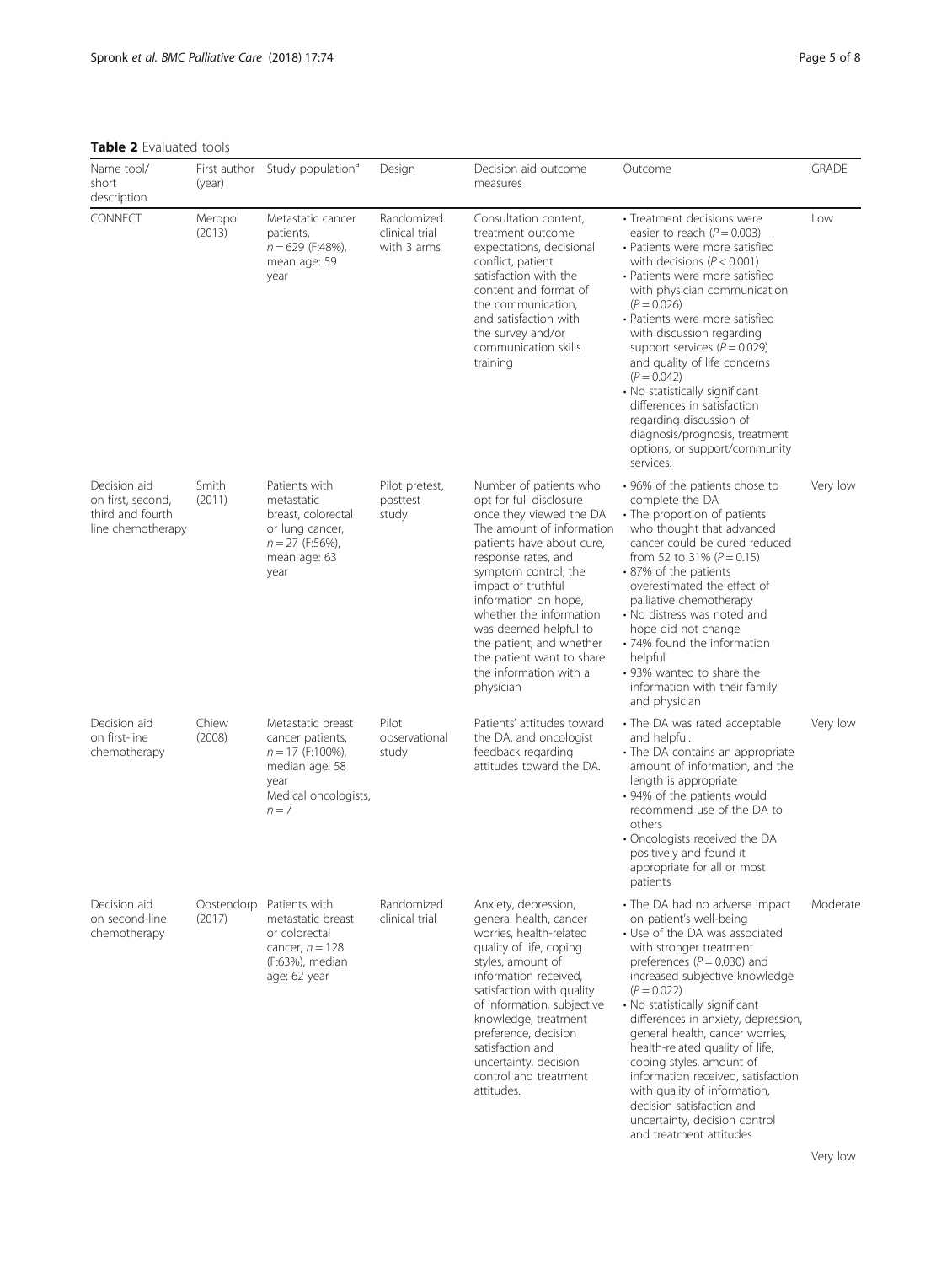Table 2 Evaluated tools (Continued)

| <b>TWORK</b> $\blacksquare$ Evaluated tools (continued)                          |                        |                                                                                       |                                     |                                                                                                                             |                                                                                                                                                                                                                                                                                                                                                                    |              |
|----------------------------------------------------------------------------------|------------------------|---------------------------------------------------------------------------------------|-------------------------------------|-----------------------------------------------------------------------------------------------------------------------------|--------------------------------------------------------------------------------------------------------------------------------------------------------------------------------------------------------------------------------------------------------------------------------------------------------------------------------------------------------------------|--------------|
| Name tool/<br>short<br>description                                               | First author<br>(year) | Study population <sup>a</sup>                                                         | Design                              | Decision aid outcome<br>measures                                                                                            | Outcome                                                                                                                                                                                                                                                                                                                                                            | <b>GRADE</b> |
| Living with<br>Metastatic<br>Breast Cancer:<br>Making the<br>Journey Your<br>Own | Sepucha<br>(2009)      | Metastatic breast<br>cancer patients,<br>$n = 32$ (F:100%),<br>median age:<br>55 year | Pilot pretest,<br>posttest<br>study | Use and acceptability of<br>DA, distress, treatment<br>goals, and preference for<br>and actual participation<br>in decision | • The DA was rated acceptable<br>and did not increase distress<br>$(P = 0.34)$<br>• Most patients (88%) desired<br>to share decision making with<br>their physician<br>• 41% of the patients found that<br>decision making was shared<br>• 38% achieved their desired<br>level of participation<br>• The main goal of treatment<br>was most often to lengthen life |              |

Note. <sup>a</sup>Study population: *n* sample size, *F* female, NA not applicable DA decision aid

provided a summary report for the physician which could be discussed during a consultation. In general, the identified tools had positive effects on patient satisfaction with their treatment decision and on patients' desire to share information with their physician. However, it is unclear whether they encourage SDM during a clinical encounter as this was not studied. The effectiveness of the included tools was barely studied. Evidence from the included studies was in general low due to multiple sources of bias, which may have skewed the results.

The revealed tools to support patients in SDM have some limitations. The effectiveness of only four of them was evaluated [[27](#page-7-0)–[30\]](#page-7-0). Of these, the one with the highest level of evidence was not effective [\[29\]](#page-7-0). The other tool with a somewhat higher level of evidence of effectiveness is not available anymore [\[28](#page-7-0)] as the tool was not kept upto-date. The two remaining tools might be useful in clinical practice as their results are promising in pilot studies. These tools could be used next to each other as the DA of Smith et al. [[27](#page-7-0)] focuses on chemotherapy, whereas the DA of Sepucha et al. [\[30](#page-7-0)] shows the experiences of four women living with metastatic breast cancer. A limitation of these tools is that they were only tested in a pilot study without a control group. Further testing of these tools in better designed studies is required before they are implemented. The consultation guide presenting information on therapies and supportive treatment in metastatic breast cancer, was not evaluated, but might also be useful for patients with metastatic breast cancer.

Despite the calls for integrating SDM in clinical practice, implementation of SDM into daily care is lacking [\[31](#page-7-0)–[34](#page-7-0)]. The lack of available SDM supporting tools and time concerns might be barriers for implementation  $[6]$  $[6]$ . Our review shows the availability of a few tools to be used by patients before visiting the physician and the lack of tools to be used during a clinical encounter in metastatic breast cancer care. In general, tools to be used by patients before visiting the health care provider lead to better

understanding of choices, however, yet are not enough to guarantee SDM [\[14](#page-7-0), [35\]](#page-7-0). In order to facilitate SDM during a clinical encounter, SDM tools for both health care providers and patients have been designed [[35](#page-7-0)–[37\]](#page-7-0). For curative breast cancer and other tumour types, such tools are available [\[17,](#page-7-0) [18](#page-7-0)]. These tools make options more visible, enhances patients confidence and involvement, and clinicians find it easier to implement SDM in practice [[18](#page-7-0)]. For decision making in metastatic breast cancer care, there is a pressing need for similar tools as many complex decisions have to be made and alignment of care with patient preferences is necessary.

When developing, testing and implementing tools for SDM during a clinical encounter, several recommendations can be made. First, tools should be based on the best available scientific evidence and being kept up-to-date [[25](#page-7-0), [38](#page-7-0)–[40\]](#page-7-0). Second, patients should be included in their development to ensure the tools are user-friendly and understandable  $[41]$  $[41]$  $[41]$ . Third, the impact on patient outcomes should be evaluated. Fourth, the conditions for appropriate use of tools in clinical practice should be realized, e.g. clinical teams should recognise the importance of SDM and should be trained in SDM [[6,](#page-6-0) [42\]](#page-7-0), and sufficient time should be available to use a tools for SDM during a clinical encounter [\[6,](#page-6-0) [43](#page-7-0)–[45\]](#page-7-0).

## Conclusions

Only two tools for SDM in metastatic breast cancer care were positively evaluated on effectiveness and are currently available. These are developed to be used by patients before consulting the physician. None have been tested in well-designed studies. These tools show promising results in pilot studies and focus on different aspects of care. However, their effectiveness should be confirmed in well-designed studies before implementation in clinical practice. Innovation and development of SDM tools targeting clinicians as well as patients during a clinical encounter is recommended.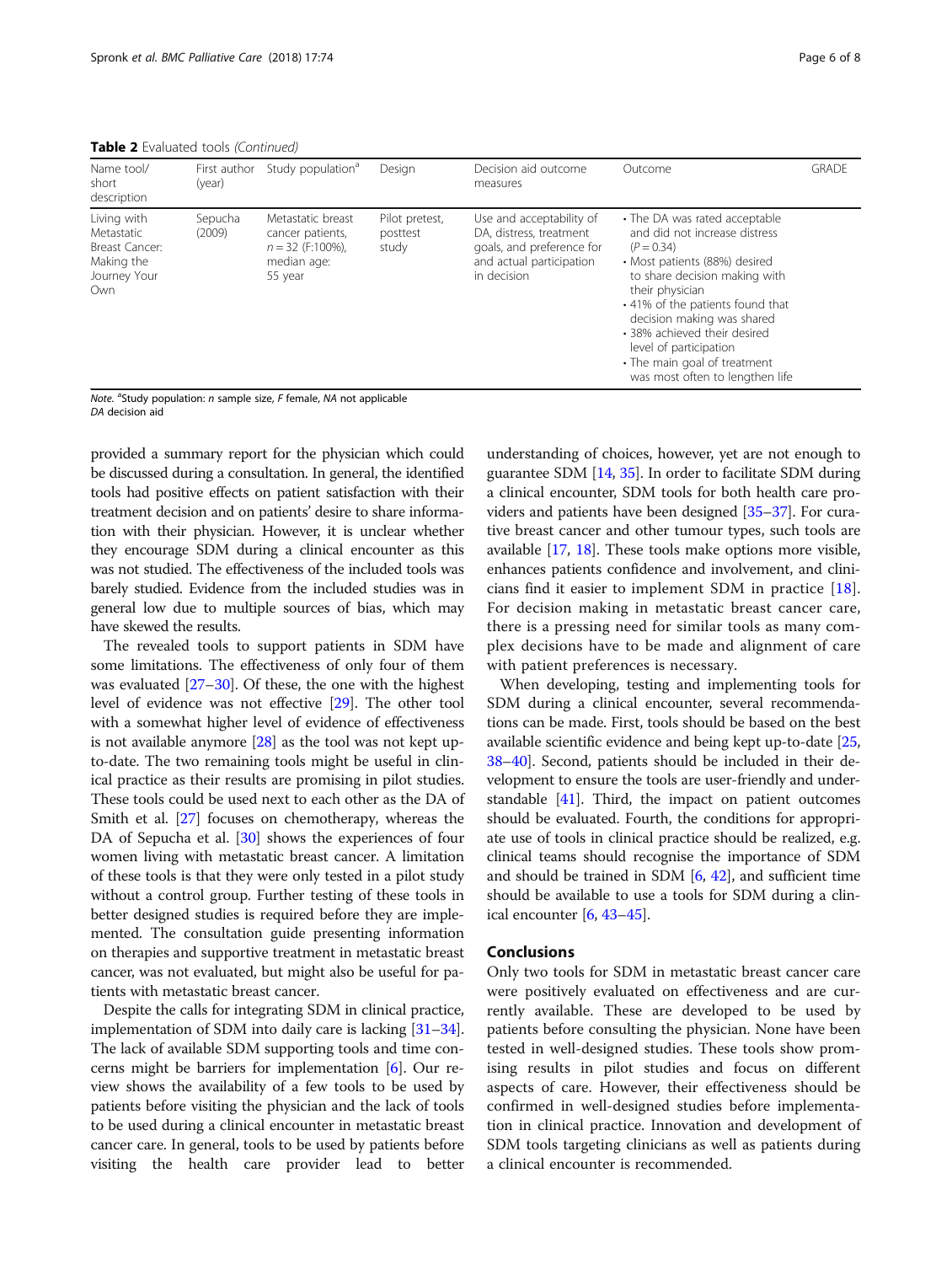## <span id="page-6-0"></span>Appendix 1. Search strategy

Table 3 Search in Pubmed (date: 18 January 2017)

| Search strategy |                                                                                                          | Number of hits |
|-----------------|----------------------------------------------------------------------------------------------------------|----------------|
|                 | Breast cancer                                                                                            |                |
| #1              | "breast cancer" [tiab]                                                                                   |                |
| #2              | breast neoplasms [mesh]                                                                                  |                |
| #3              | "breast neoplasm*" [tiab]                                                                                |                |
| #4              | "breast carcinoma" [tiab]                                                                                |                |
| #5              | "breast tumor" [tiab]                                                                                    |                |
| #6              | "breast tumour" [tiab]                                                                                   |                |
| #9              | #1 OR #2 OR #3 OR #4 OR #5 OR<br>#6 OR #7 OR #8                                                          | 307,107        |
|                 | Palliative care                                                                                          |                |
| #10             | palliative care [mesh]                                                                                   |                |
| #11             | palliative [tiab]                                                                                        |                |
| #12             | Hospice Care [mesh]                                                                                      |                |
| #13             | hospice [tiab]                                                                                           |                |
| #14             | end-of-life [tiab]                                                                                       |                |
| #15             | terminal [tiab]                                                                                          |                |
| #16             | incurable [tiab]                                                                                         |                |
| #17             | Terminal Care [mesh]                                                                                     |                |
| #18             | "early palliative care" [tiab]                                                                           |                |
| #19             | "serious illness" [tiab]                                                                                 |                |
| #20             | "advanced cancer" [tiab]                                                                                 |                |
| #21             | "metastatic cancer" [tiab]                                                                               |                |
| #22             | metastasis [tiab]                                                                                        |                |
| #23             | Neoplasm Metastasis<br>[MeSH Terms]                                                                      |                |
| #24             | #10 OR #11 OR #12 OR<br>#13 OR #14 OR #15 OR<br>#16 OR #17                                               | 770,461        |
|                 | Decision making                                                                                          |                |
| #19             | "decision making"[tiab]                                                                                  |                |
| #20             | "decision support"[tiab]                                                                                 |                |
| #21             | "decision aid*"[tiab]                                                                                    |                |
| #22             | "choice behavior"[tiab]                                                                                  |                |
| #23             | "choice behaviour"[tiab]                                                                                 |                |
| #24             | (((((shared)[tiab] OR sharing)[tiab]<br>OR informed[tiab]))) AND<br>((decision*[tiab]) OR choice*[tiab]) |                |
| #25             | #19 OR #20 OR #21 OR #22 OR<br>#23 OR #24                                                                | 116,279        |
| #26             | #9 AND #18 AND #25                                                                                       | 314            |
|                 | limit #26 to (humans and<br>$yr = 2006 - 2017'$                                                          | 181            |

Note. This initial search strategy was adapted to Cinahl, Medline and PsychInfo

#### Abbreviations

DA: Decision aid; GRADE: Grading of Recommendations Assessment, Development and Evaluation; SDM: Shared decision-making

#### Acknowledgements

We thank Prof. dr. Glyn Elwyn for checking our search strategy.

#### Funding

LvV is funded by a Dutch Cancer Society Young Investigator Grant (Grant number: 10392). The other authors are not funded.

#### Availability of data and materials

Tools selected for this review were referenced in bibliography. All data extracted from the selected tools and studies were presented in the tables. There is no raw data to be made available.

#### Authors' contributions

All authors contributed to the study concept and design, the data analysis and interpretation, reviewed the final manuscript, and agree to be accountable for all aspects of the work. IS and JK collected and extracted the data, and checked the quality of the data. The manuscript was prepared by IS and edited by JB, FS, LvV and JK.

#### Ethics approval and consent to participate

Not applicable as no patients were involved. This manuscript is a review of available literature and tools.

## Competing interests

The authors declare that they have no competing interests.

#### Publisher's Note

Springer Nature remains neutral with regard to jurisdictional claims in published maps and institutional affiliations.

#### Author details

<sup>1</sup>NIVEL (Netherlands Institute for Health Services Research), P.O. Box 1568 3500BN Utrecht, The Netherlands. <sup>2</sup>Dutch College of General Practitioners Utrecht, The Netherlands. School CAPHRI, Department Family Medicine, Maastricht University, Maastricht, The Netherlands. <sup>3</sup>Department of General Practice & Elderly Care Medicine/ Amsterdam Public Health Research Institute, VU University Medical Center, Amsterdam, The Netherlands.

#### Received: 31 August 2017 Accepted: 2 May 2018 Published online: 11 May 2018

#### References

- 1. GLOBOCAN 2012: Estimated Cancer Incidence, Mortality and Prevalence Worldwide in 2012. 2012. [http://globocan.iarc.fr/Pages/fact\\_sheets\\_cancer.](http://globocan.iarc.fr/Pages/fact_sheets_cancer.aspx) [aspx](http://globocan.iarc.fr/Pages/fact_sheets_cancer.aspx) (2012). Accessed 1 Feb 2017.
- 2. Lux MP, Bayer CM, Loehberg CR, Fasching PA, Schrauder MG, Bani MR, et al. Shared decision-making in metastatic breast cancer: discrepancy between the expected prolongation of life and treatment efficacy between patients and physicians, and influencing factors. Breast Cancer Res Treat. 2013;139:429–40.
- 3. Leighl NB, Butow PN, Tattersall MH. Treatment decision aids in advanced cancer: when the goal is not cure and the answer is not clear. J Clin Oncol. 2004;22:1759–62.
- 4. Partridge AH, Rumble RB, Carey LA, Come SE, Davidson NE, Di Leo A, et al. Chemotherapy and targeted therapy for women with human epidermal growth factor receptor 2–negative (or unknown) advanced breast cancer: American Society of Clinical Oncology clinical practice guideline. J Clin Oncol. 2014;32:3307–29.
- 5. Elwyn G, Laitner S, Coulter A, Walker E, Watson P, Thomson R. Implementing shared decision making in the NHS. BMJ. 2010;341:c5146.
- 6. Légaré F, Ratté S, Gravel K, Graham ID. Barriers and facilitators to implementing shared decision-making in clinical practice: update of a systematic review of health professionals' perceptions. Patient Educ Couns. 2008;73:526–35.
- 7. Institute of Medicine. Delivering high-quality cancer care: charting a new course for a system in crisis. Washington, DC: National Academies Press; 2013.